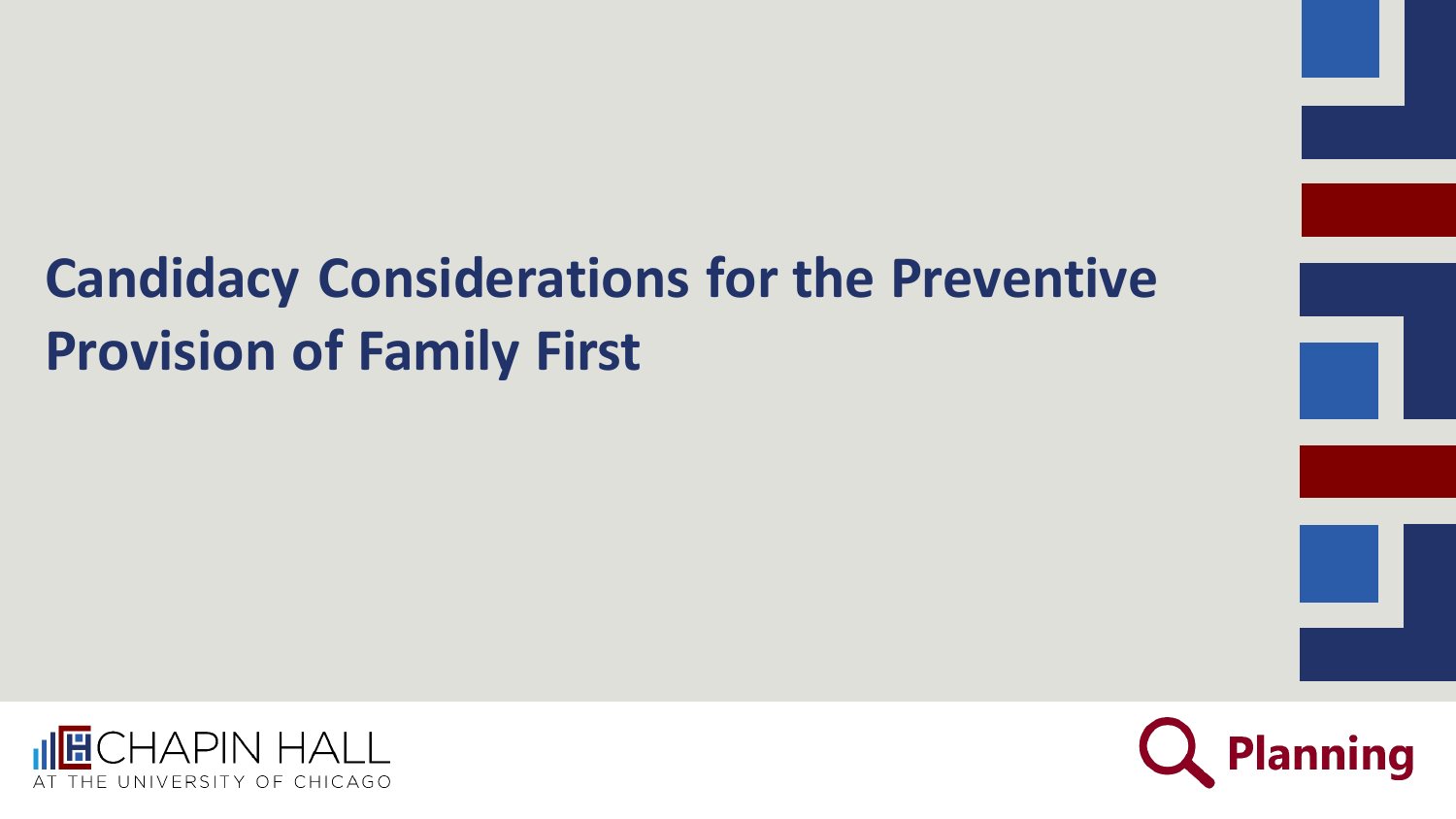### Goals

- Facilitate critical thinking among jurisdictions using data and evidence when considering candidacy for the preventive provision of Family First
- Illustrate the volume, distribution, and needs of potential candidate groups that can be used to refine target populations for Family First preventive services
- Guide discussion of the implications of choices around candidacy considerations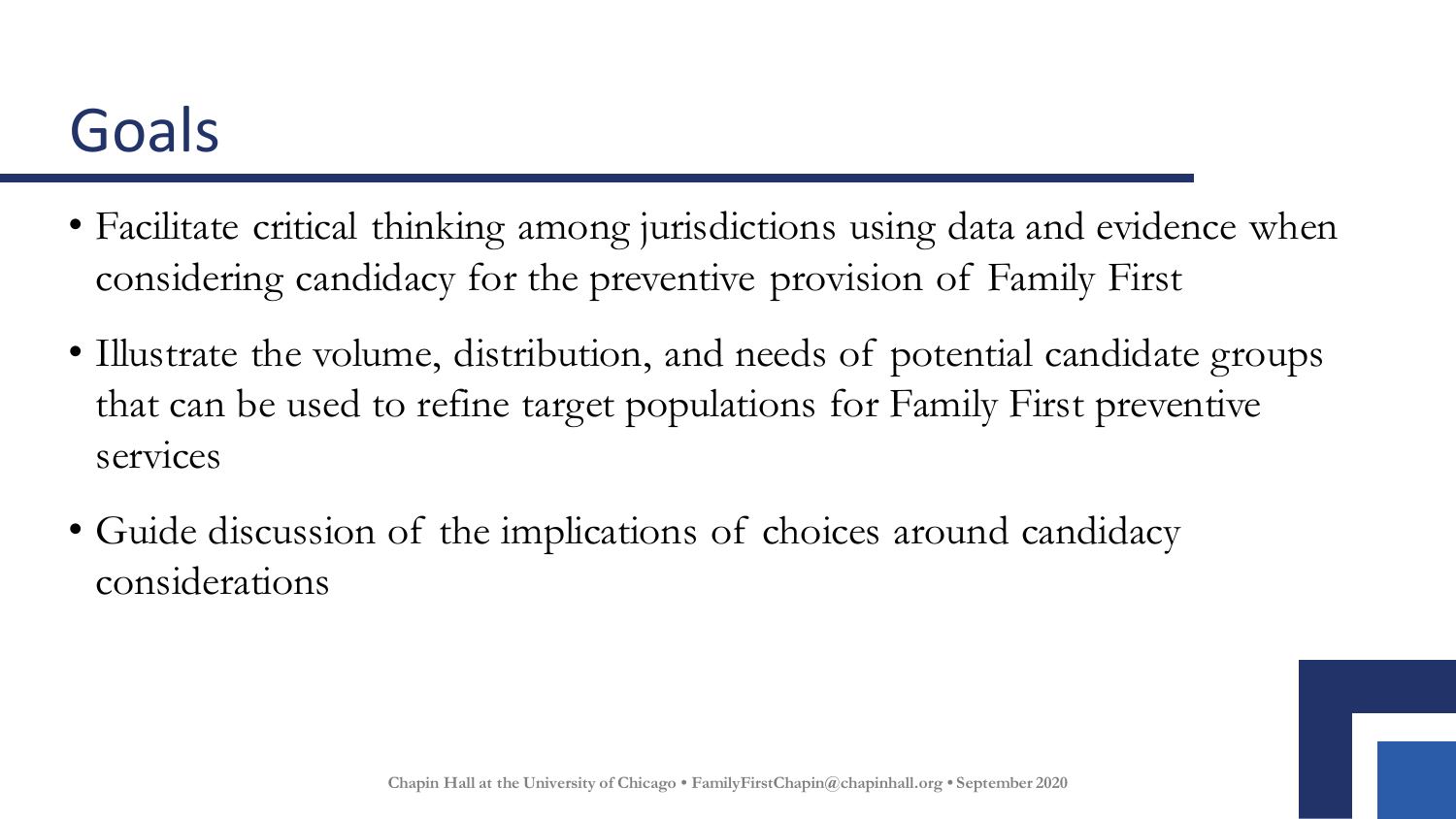### Candidacy Comparison

|                         | <b>Preexisting Law and Policy</b>                                                       | <b>Family First</b>                                                                                                           |
|-------------------------|-----------------------------------------------------------------------------------------|-------------------------------------------------------------------------------------------------------------------------------|
| Candidacy               | "Imminent risk of removal"                                                              | "Imminent risk of entering foster care" and pregnant<br>and parenting youth in foster care                                    |
| Documentation           | Identified in defined case plan, title IV-E<br>eligibility determination or court order | Identified in prevention plan                                                                                                 |
| Criteria                | Absent preventive services, foster care is the<br>planned arrangement for the child     | Service required to address needs directly related to<br>the child's safety, permanence, or well-being or to<br>prevent entry |
| Duration                | (Re)determination every six months                                                      | Not more than 12 months of a service;<br>redeterminations of candidacy<br>allow additional/contiguous 12-month periods        |
| Claimable<br>activities | Administrative costs only. Federal<br>reimbursement at 50% subject to cost allocation   | Prevention services and administrative costs. Federal<br>reimbursement at 50% for all candidates.                             |

Adapted from Don Winstead Consulting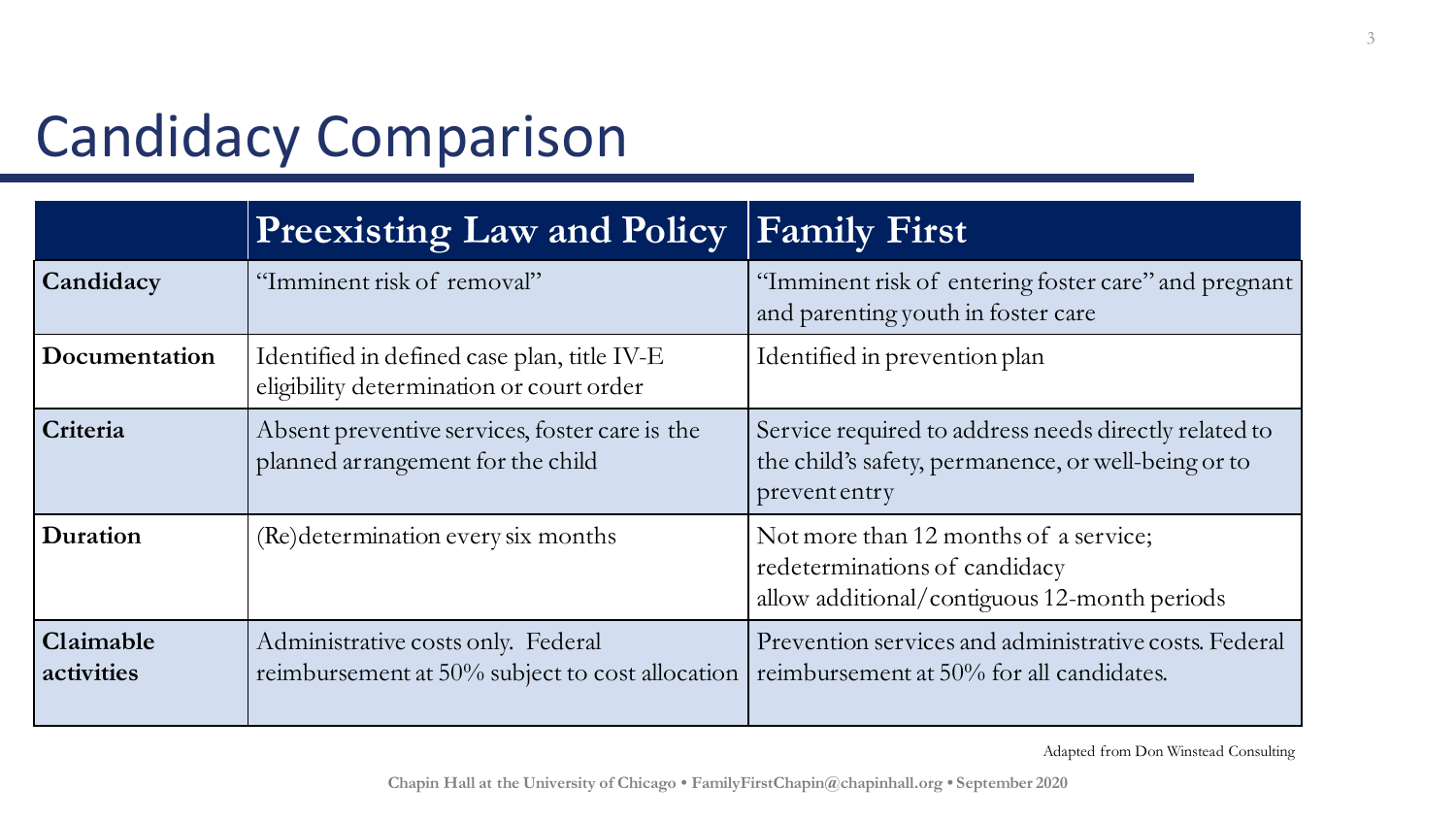#### Populations Considered for Preventive Candidacy in Family First

Indicated/substantiated investigations not resulting in removals

Families receiving preventive services on a voluntary basis, including unfounded investigations

Families with known risks for child welfare involvement, including substance use or housing instability, families receiving AR

Families in community areas with high confluence of known community level risks

*Narrow Medium Narrow Medium Broad Broad*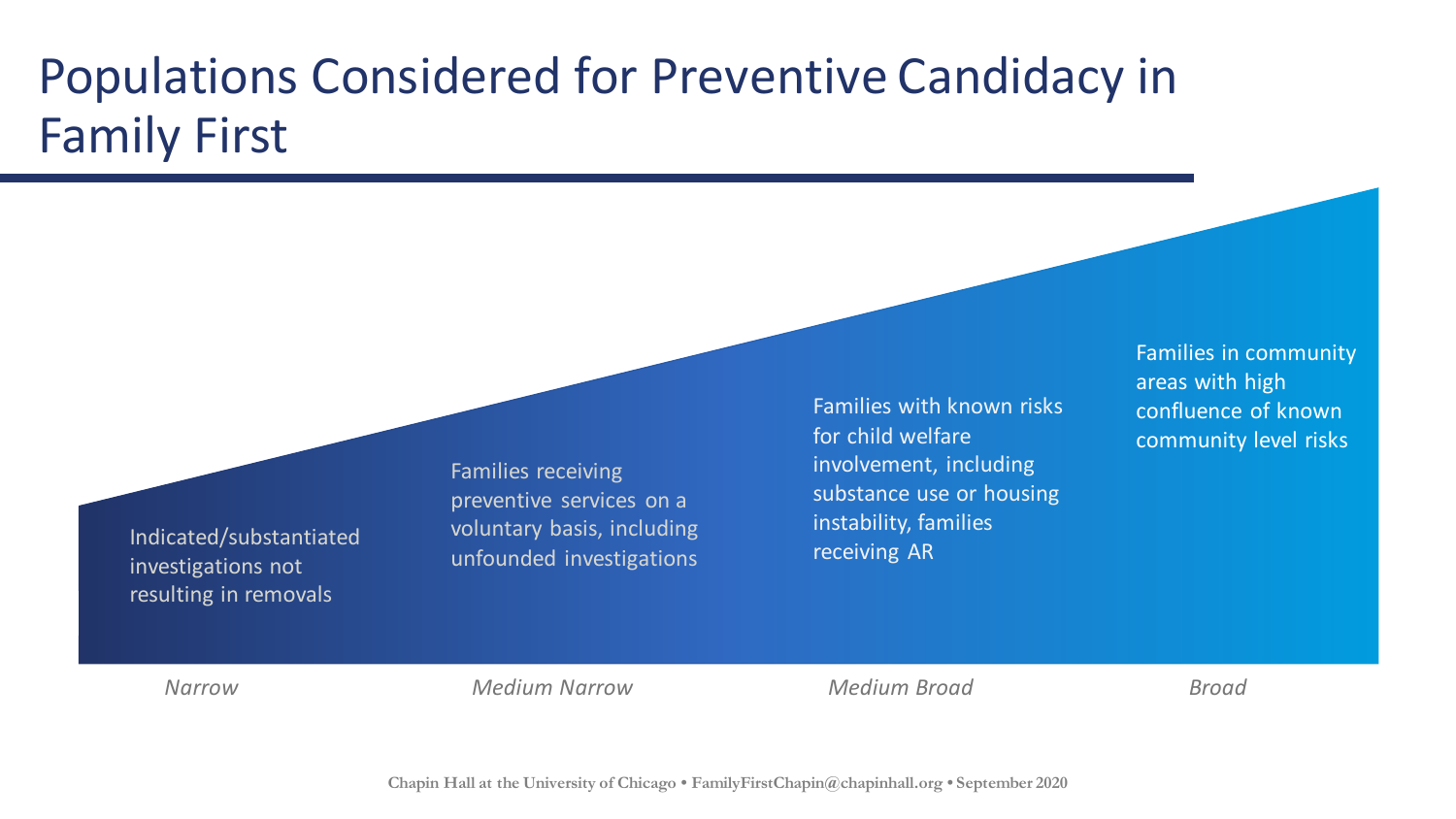# Washington State: Candidacy Sequencing Over Time



#### **FAMILY FIRST PREVENTION SERVICES: PREVENTION PLAN**

Washington State Department of **CHILDREN, YOUTH & FAMILIES**  DCYF recognizes that there are multiple pathways by which a family can obtain prevention services. Figure 3 illustrates our initial vision of the pathways that exist today and those we intend to build in the future.



**Chapin Hall at the University of Chicago • FamilyFirstChapin@chapinhall.org • September 2020**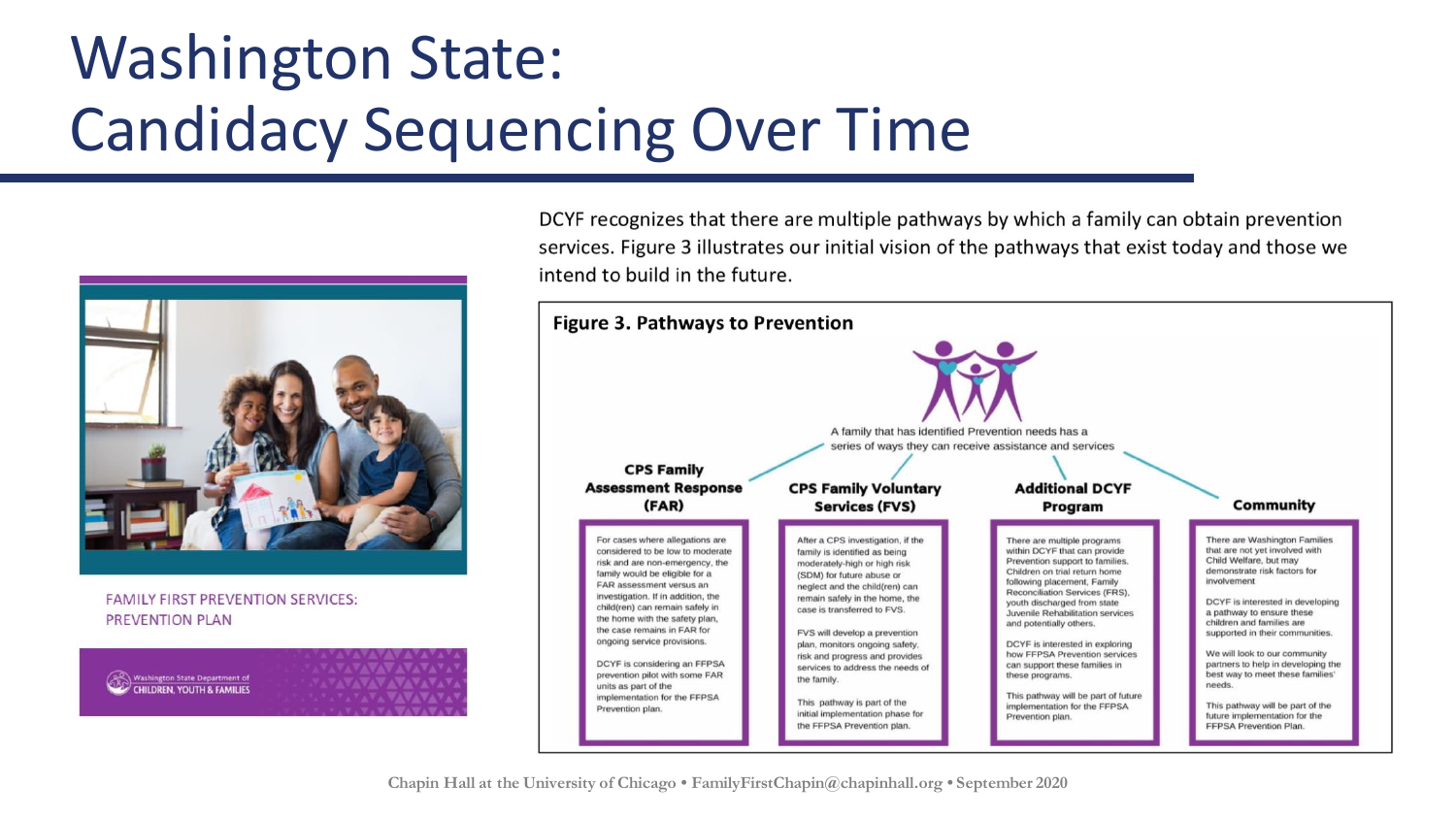# Approach to Candidacy Considerations

- Construct visuals with groups of local stakeholders to build consensus on potential candidate populations
- Engage local data analysts to provide estimates of numbers children or families in each potential candidate pathway
- Map potential candidate families to understand geographic distribution
- Utilize assessment data to understand the prevalence of issues that may correspond to evidence-based interventions
- Conduct capacity assessment and gap analysis to gauge the match between child and family needs and EBP selection
- Develop a data informed Theory of Change to contextualize the potential impact of your Prevention Plan
- Evaluate the implications of potential policy choices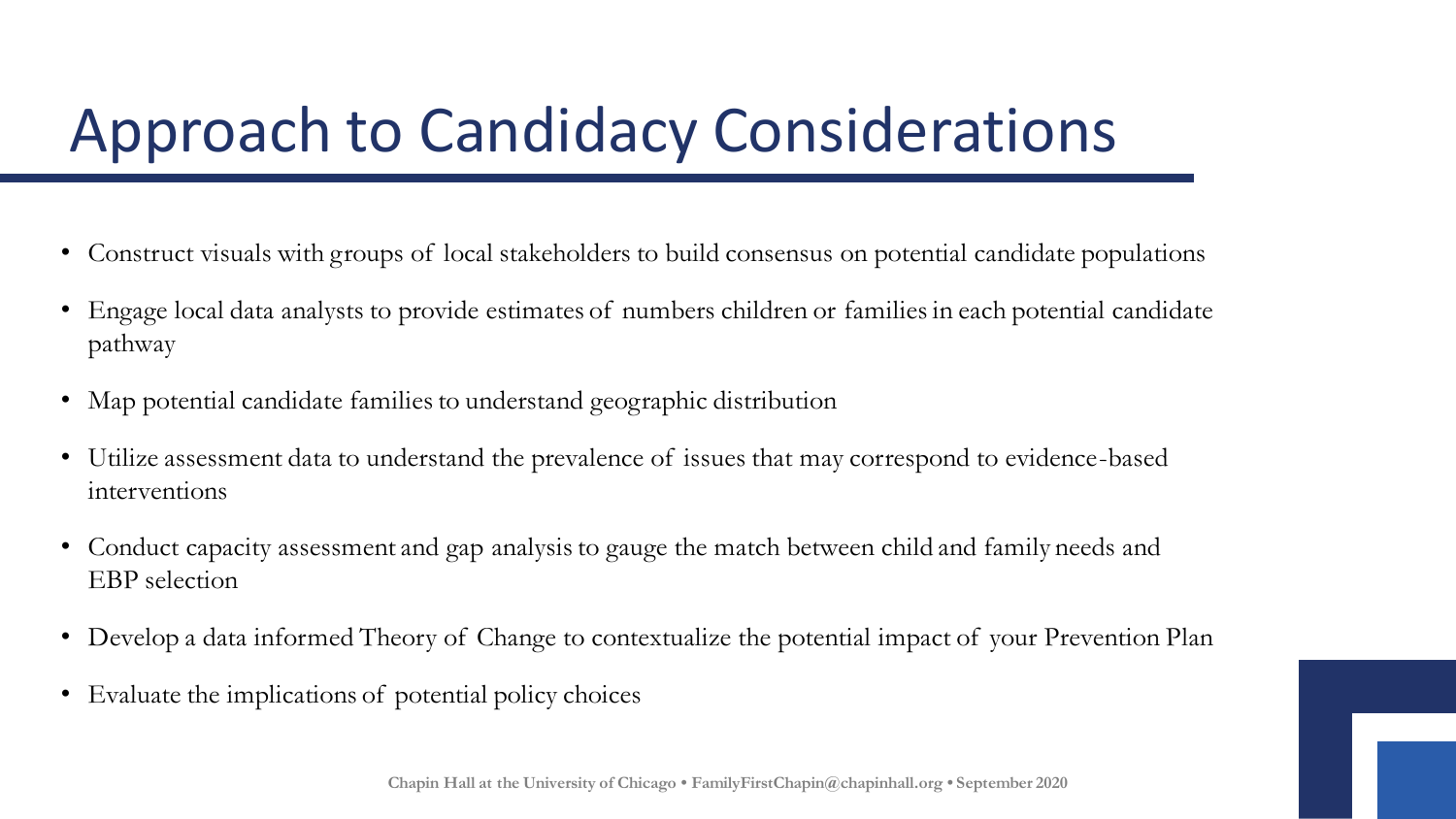# Conceptualizing Candidacy



**Chapin Hall at the University of Chicago • FamilyFirstChapin@chapinhall.org • September 2020**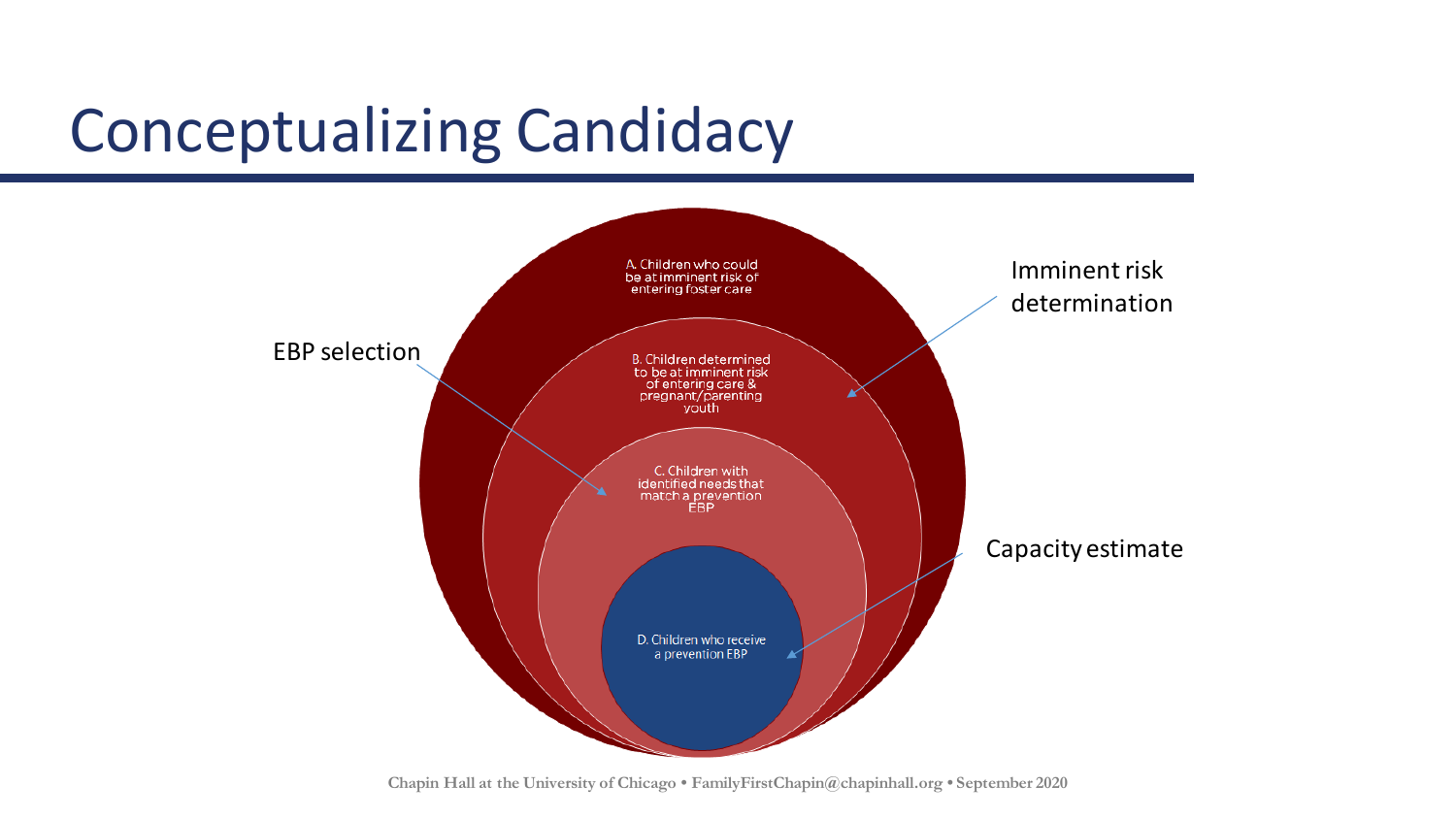### Constructing Visuals

- Case flow visuals may identify opportunities that are not currently available
- Programmatic visuals may identify current service pathways that can leverage Family First funding for support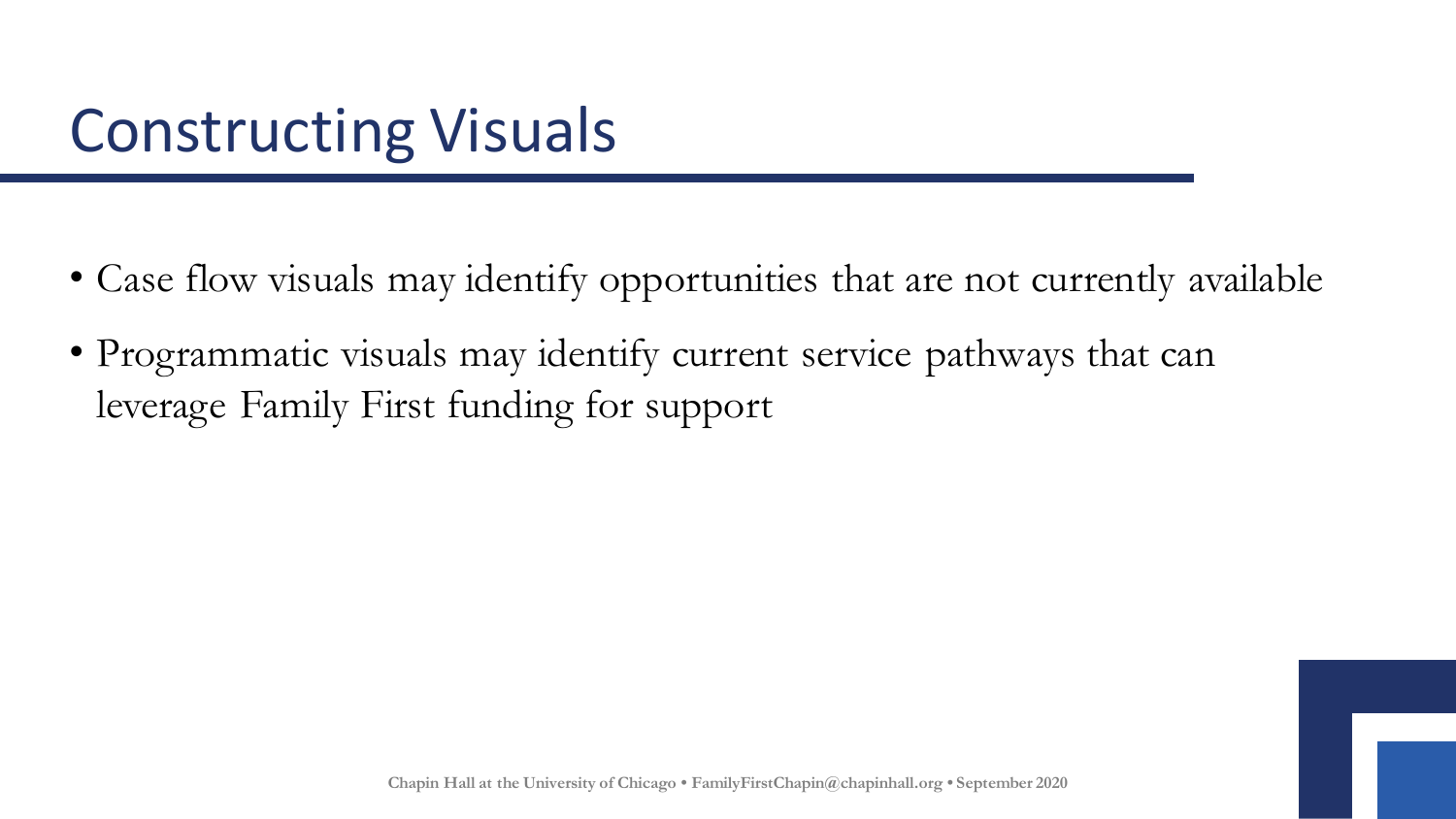# Illinois Example: Case Flow Candidacy Considerations



**Chapin Hall at the University of Chicago • FamilyFirstChapin@chapinhall.org • September 2020**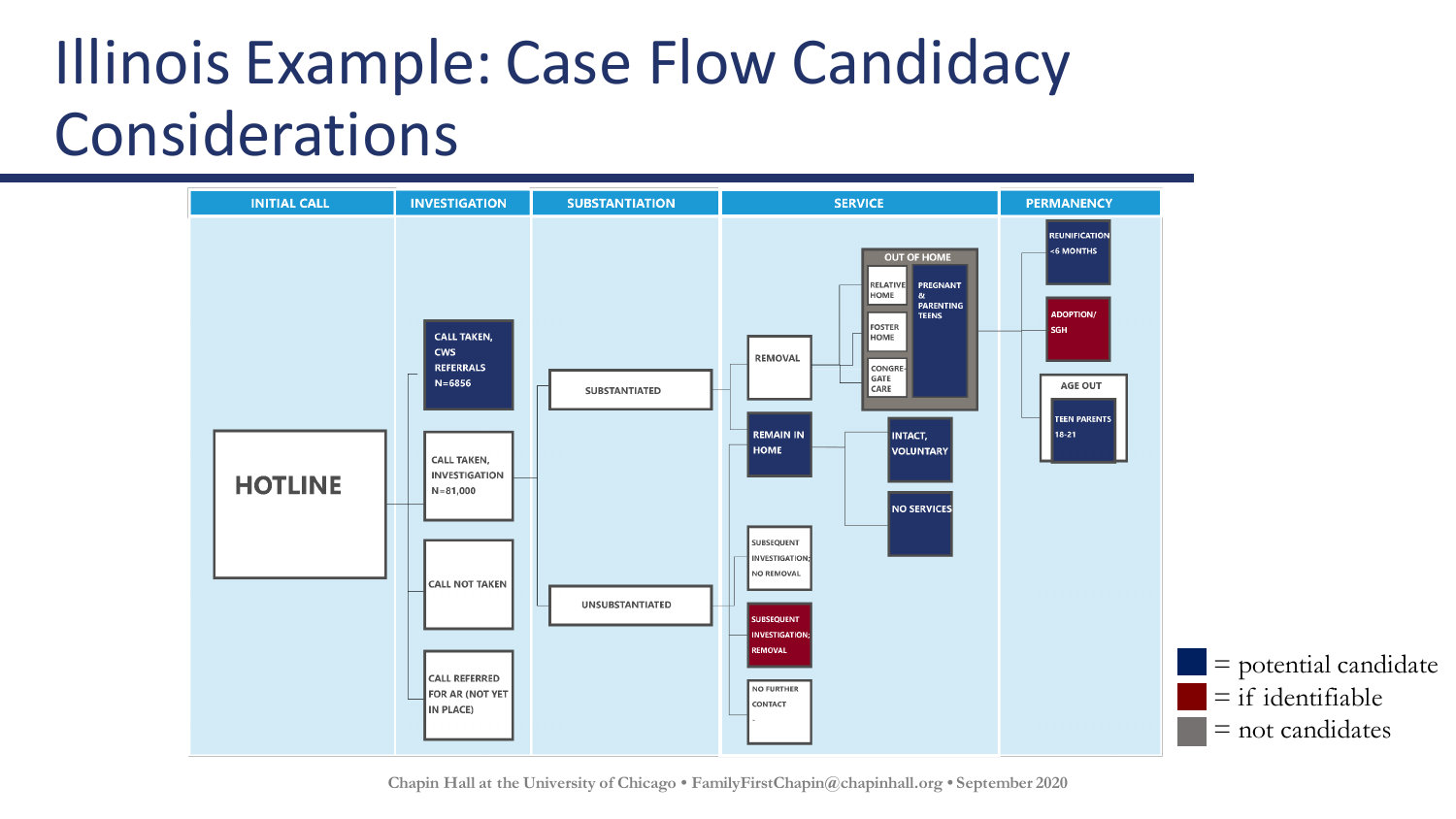# Considerations for Potential Candidate Populations

- Level of assessed risk of maltreatment
- Types of maltreatment
- Prior involvement with CPS
- Reasons for involvement with CPS
- Prior stay in foster care
- Age or other demographic considerations at a population/community level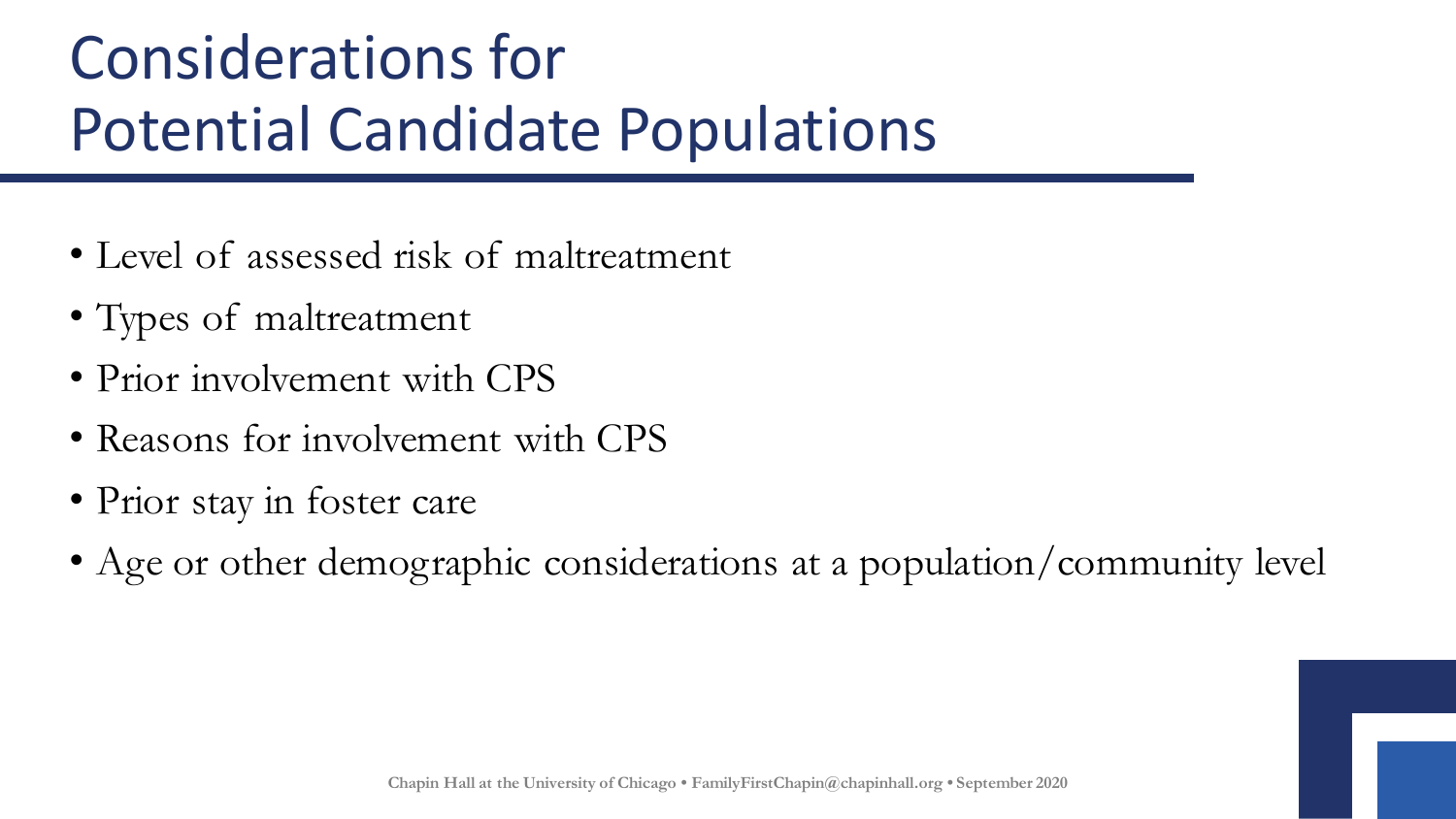## Implications of Candidacy Considerations

- Workforce What workforce will be needed to conduct risk assessment, determine candidacy, develop a prevention plan, monitor, connect child/family to EBP, etc.?
- Technology What IT system modifications will be necessary to capture and document assessment of imminent risk, candidacy determination, facilitate prevention planning, measure child and family outcomes, evaluate EBPs and conduct CQI?
- Fiscal What are the immediate and long term costs and/or savings with investments in title IV-E prevention services? How will state provide its 50% of services and administrative costs?
- Capacity to deliver evidence based interventions Are public system or community based delivered interventions available in sufficient numbers to serve the identified population? What are the prospects for building capacity in the short term and over time?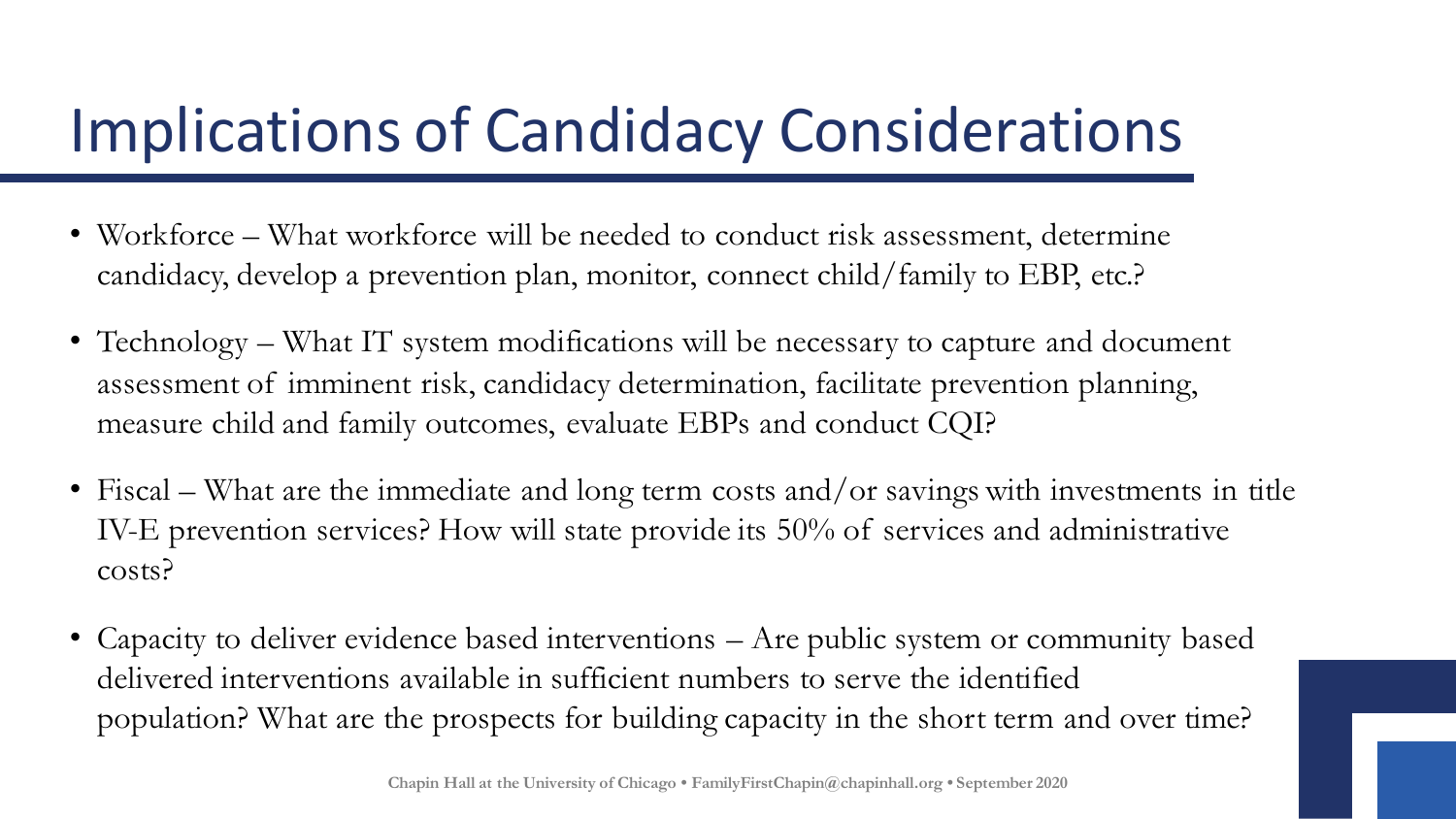#### Implications for Prevention Plan Development and Implementation Planning

- Policy
- Programming & procurement
- Case management and referral processes
- Continuous quality improvement and evaluation
- Business processes